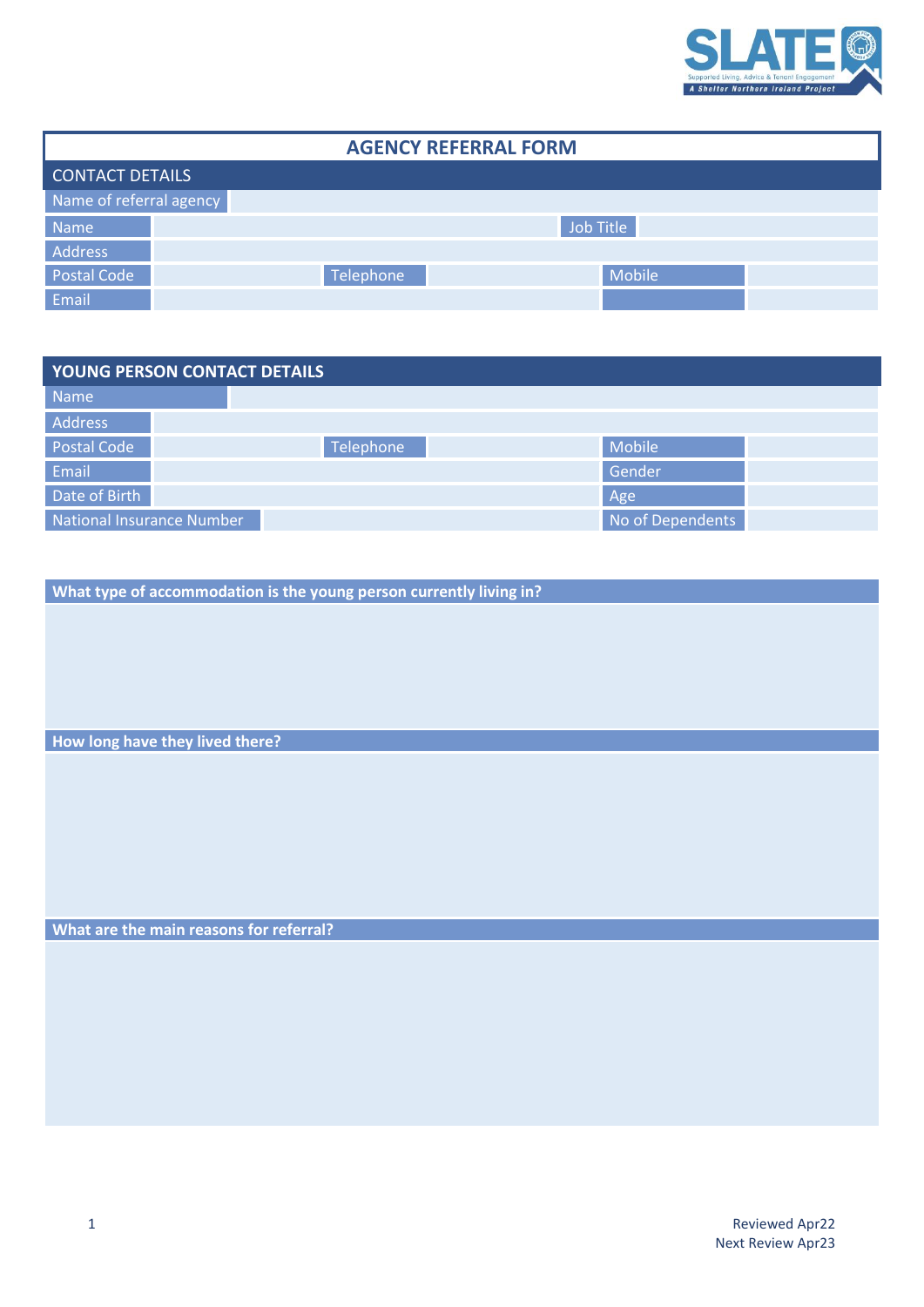

**Please list the young person's Support Needs**

**Is the young person currently participating in or completed a program which assists the young person to address the identified needs?**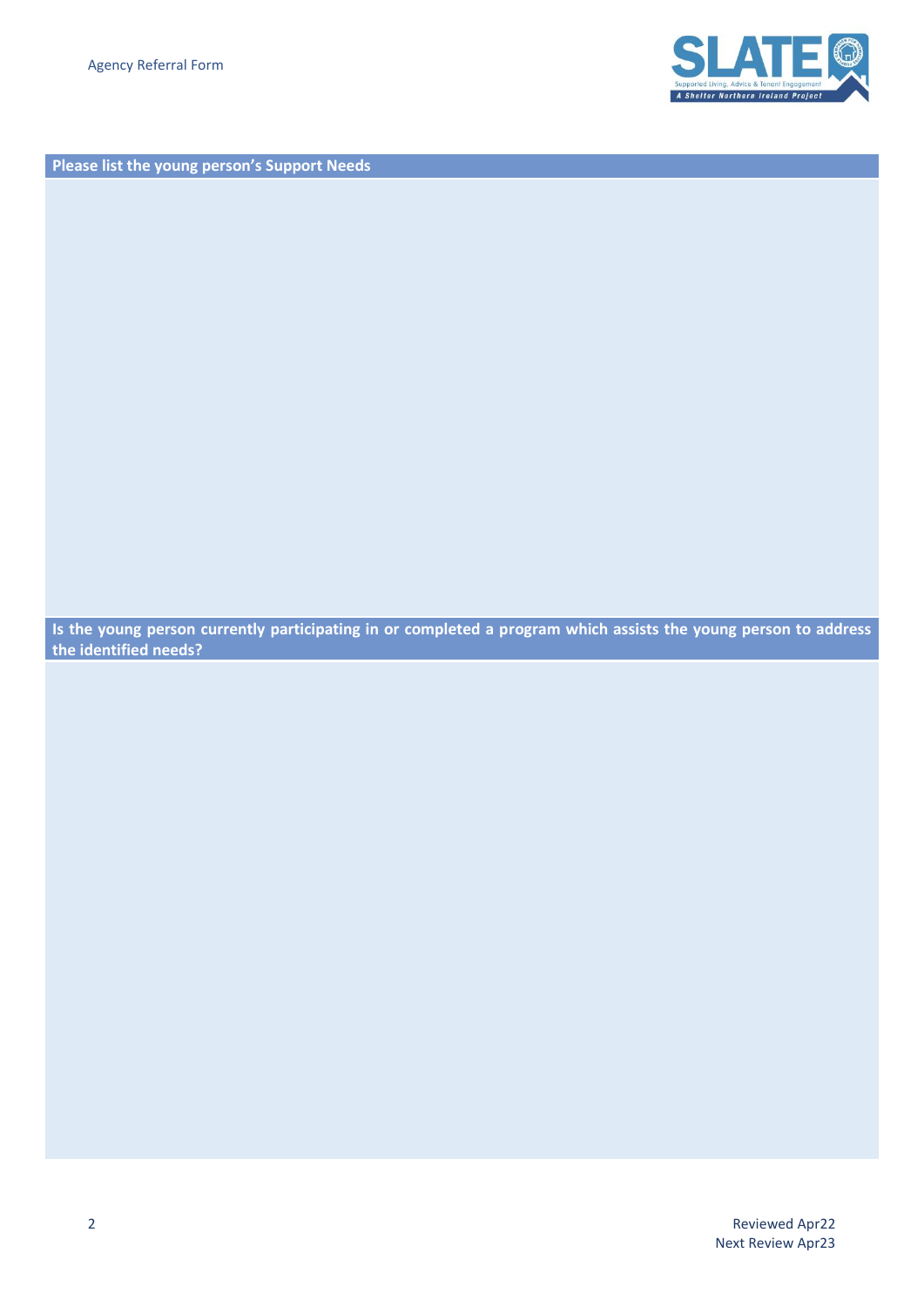

## **DEFINITIONS OF THREE SUPPORT NEEDS GROUPS**

## **HIGH SUPPORT NEEDS**

- Young person displaced from his/her family, community, and peer support networks
- Young person with limited/poor self-esteem
- Young person with mental health concerns including those who are clinically diagnosed e.g., self-harm
- Young person excluded from education, training, youth services etc,
- Young person who has gone through multiple accommodation placement breakdowns
- Young person who exhibits challenging behaviour associated with 'high risk' e.g., drug/alcohol misuse
- Vulnerable young person without support networks, e.g., with a learning disability
- Young person in conflict with the law
- A young parent who is having difficulty coping
- Young person with limited literacy, numeracy, communication, and life skills

## **MEDIUM SUPPORT NEEDS**

- Young person who has difficulty maintaining involvement in education and training
- Young person who needs support to develop life skills
- Young person with emotional support needs i.e., not in 'crisis'
- Young person who may have initial difficulties in settling into accommodation
- Young person who has had some preparation for independent living
- Young person where there is a moderate misuse of alcohol/drugs
- A young person who has limited coping skills
- Young person with a moderate to low learning disability/difficulty

## **LOW SUPPORT NEEDS**

- Young person who has some positive support networks
- Young person who has adequate preparation and who has developed some independent living skills
- Young person who can seek support and access services
- Young person who is engaged in employment, education, or training
- Young person who has established some positive relationships